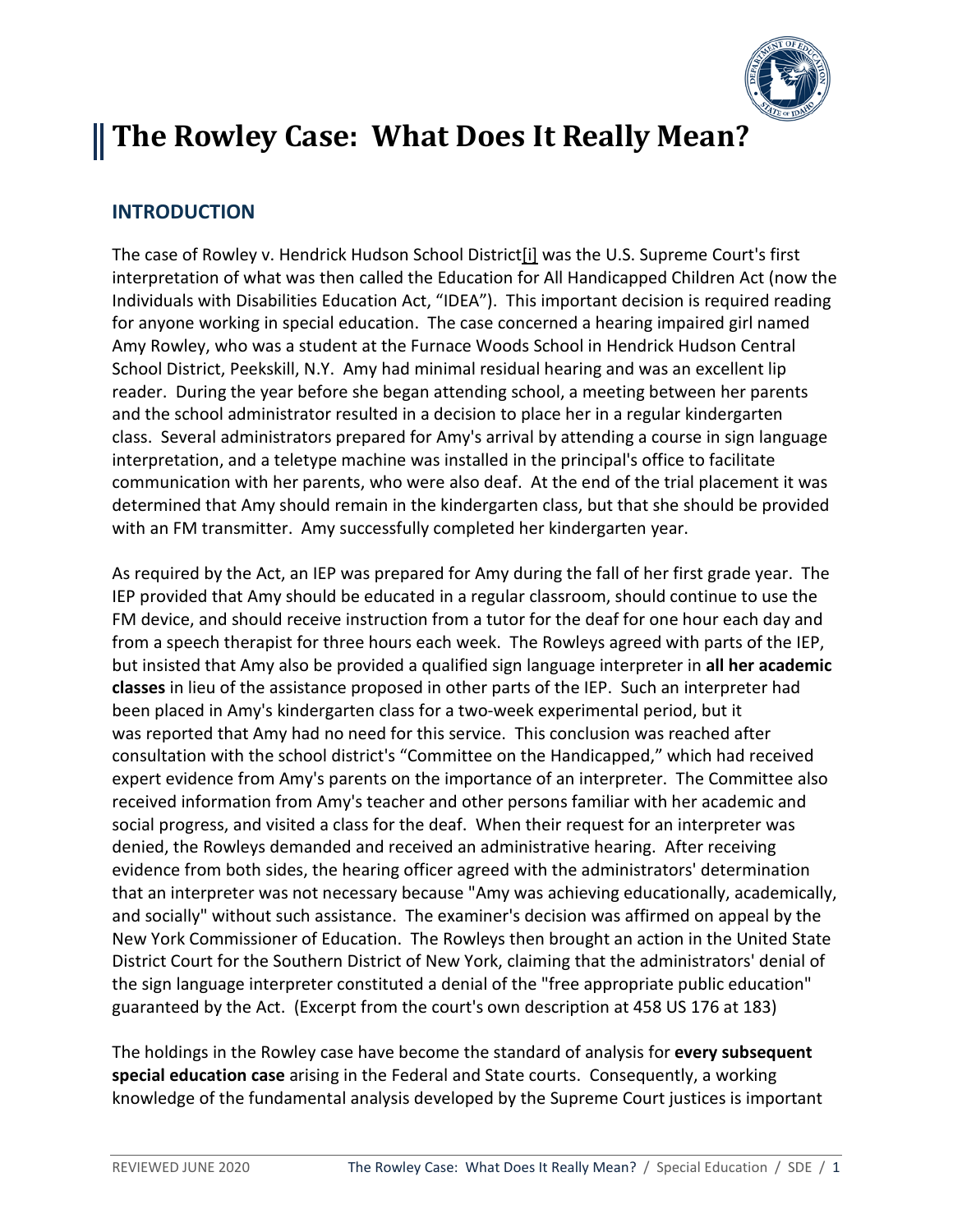when evaluating **any special education matter**. In this paper, this analysis will be examined in detail. Any practioner or educator looking at a special education file should keep this analysis in mind at all times. Since all other courts do this as well, the questions asked by the Rowley court are instructive even today, well over twenty years later.

## **THE ROWLEY QUESTIONS:**

These are best presented in the form originally developed by the Supreme Court: *Therefore, a court's inquiry in suits brought under §1415(e)(2) is twofold. First, has the State complied with the procedures set forth in the Act? [FN27] And second, is the individualized education program developed through the Act's procedures reasonably calculated to enable the child to receive educational benefits? [FN28] If these requirements are met, the State has complied with the obligations imposed by Congress and the courts can require no more. (458 US 176, 204) (Emphasis added.)*

As the analysis goes, if the school district has not complied with the Federally mandated *procedures*, and if the violation resulted in some form of *significant harm* to the student, all educational decision making from the point of the violation forward is suspect. What this means is that judges will be more likely to step in and substitute their judgment for that of the educators, given a significant procedural violation. If, on the other hand, the school district has complied with all of the procedures in the Act, then the analysis requires asking the second "Rowley question."

The Supreme Court, however, first examines the priorities assigned by Congress to procedural requirements:

*But although we find that this grant of authority is broader than claimed by petitioners, we think the fact that it is found in §1415, which is entitled "Procedural Safeguards," is not without significance. When the elaborate and highly specific procedural safeguards embodied in §1415 are contrasted with the general and somewhat imprecise substantive admonitions contained in the Act, we think that the importance Congress attached to these procedural safeguards cannot be gainsaid. It seems to us no exaggeration to say that Congress placed every bit as much emphasis upon compliance with procedures giving parents and guardians a large measure of participation at every stage of the administrative process, see, e.g. §§1415(a)(d), as it did upon the measurement of the resulting IEP against a substantive standard. We think that the congressional emphasis upon full participation of concerned parties throughout the development of the IEP, as well as the requirements that state and local plans be submitted to the Secretary for approval, demonstrates the legislative conviction that adequate compliance with the procedures prescribed would in most cases assure much if not all of what Congress wished in the way of substantive content in an IEP. (458 US 176, 204; emphasis added.)*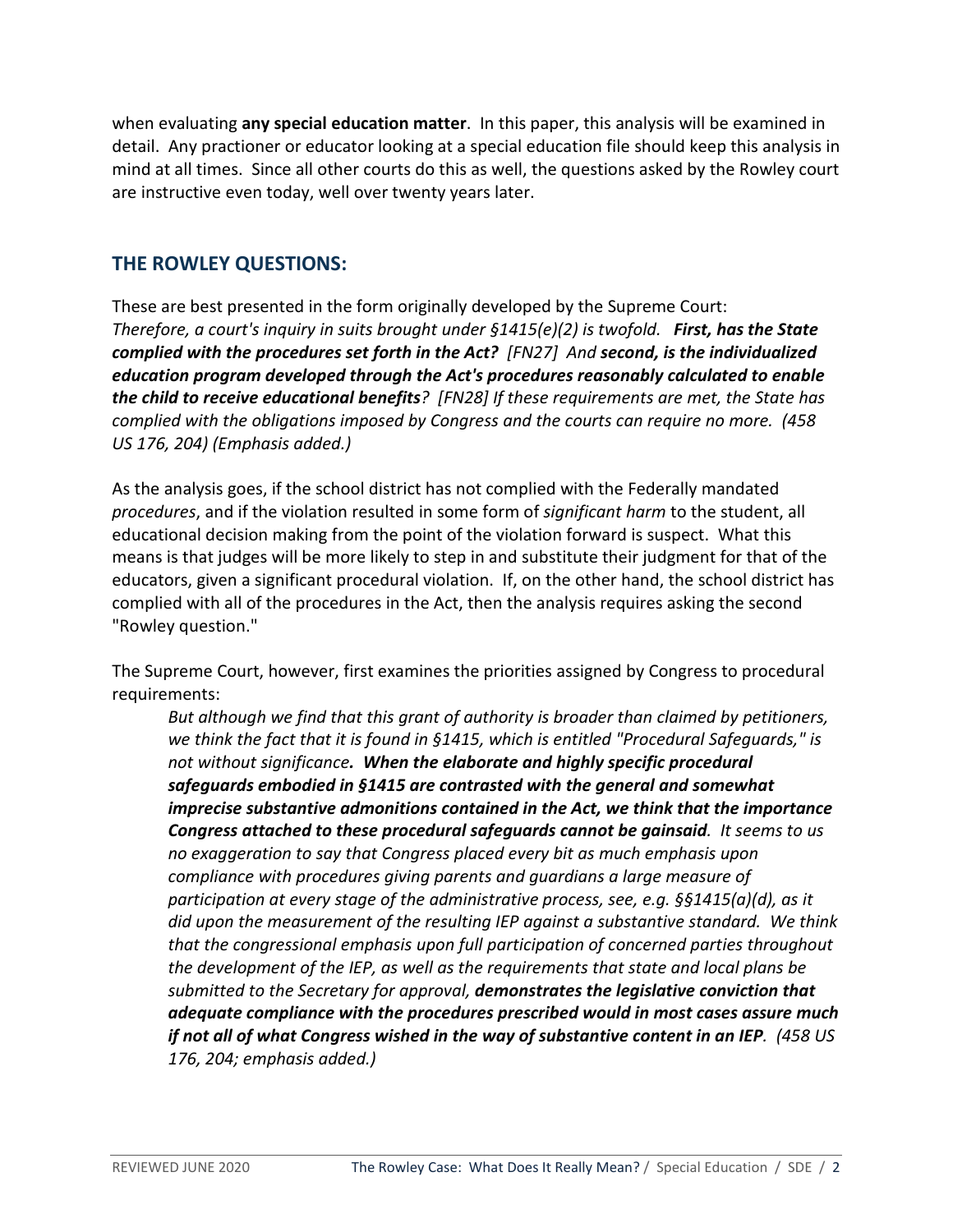## **"SIGNIFICANT" VIOLATIONS:**

A recurrent problem is whether a procedural violation under Rowley is "significant." In 2002, a district was held (at 38 IDELR 85) to have violated "several" procedural requirements of the IDEA but even so, the student received all of his IEP services. The court therefore concluded that there was no resulting denial of a free appropriate public education under IDEA. The procedural violation, therefore, must *actually result in some harm* to the student before it becomes "significant."

## **ADVERSE EDUCATIONAL IMPACT:**

Another recurrent problem is the issue of a student passing from grade to grade and still remaining eligible for services. Amy Rowley herself got good grades, and the court held that she was not entitled to a sign language interpreter as requested by her parents. **This did not mean that she was ineligible for other special education services**, as she was still hearing impaired and met the definitional requirements. In fact, the court itself in Rowley said: *We do not attempt today to establish any one test for determining the adequacy of educational benefits conferred upon all children covered by the Act. Because in this case we are presented with a handicapped child who is receiving substantial specialized instruction and related services, and who is performing above average in the regular classrooms of a public school system, we confine our analysis to this situation. (458 US 176 at 202; emphasis added.)*

In the Cornwall case (17 EHLR 10239/1991) the court held that there was a significant impact on educational performance even though the child had not failed any courses. In Yankton (93 F.  $3<sup>rd</sup>$  1369, 8<sup>th</sup> Cir. 1996), a child with cerebral palsy was getting high grades but was still entitled to specially designed instruction and related services. In Schoenfield (8<sup>th</sup> Cir. 1998) the court held that academic performance at or above age level does not necessarily mean a child is not "disabled," or that the education satisfied the standard of appropriateness under Rowley. It can be seen, then, that while Rowley holds that passage from grade to grade is one important indicator of whether an educational benefit has been conferred, it is not the sole criterion but should be "in the mix" of other considerations. **It is a fatal mistake for a school district to declare that a child is ineligible solely because he or she is receiving passing grades.**

#### **EDUCATIONAL BENEFITS:**

The court's own language serves to explain this prong of the Rowley test with the greatest skill: *Implicit in the congressional purpose of providing access to a "free appropriate public education" is the requirement that the education to which access is provided be sufficient to confer some educational benefit upon the handicapped child. It would do little good for Congress to spend millions of dollars in providing access to a public education only to have the handicapped child receive no benefit from education. The statutory definition of "free*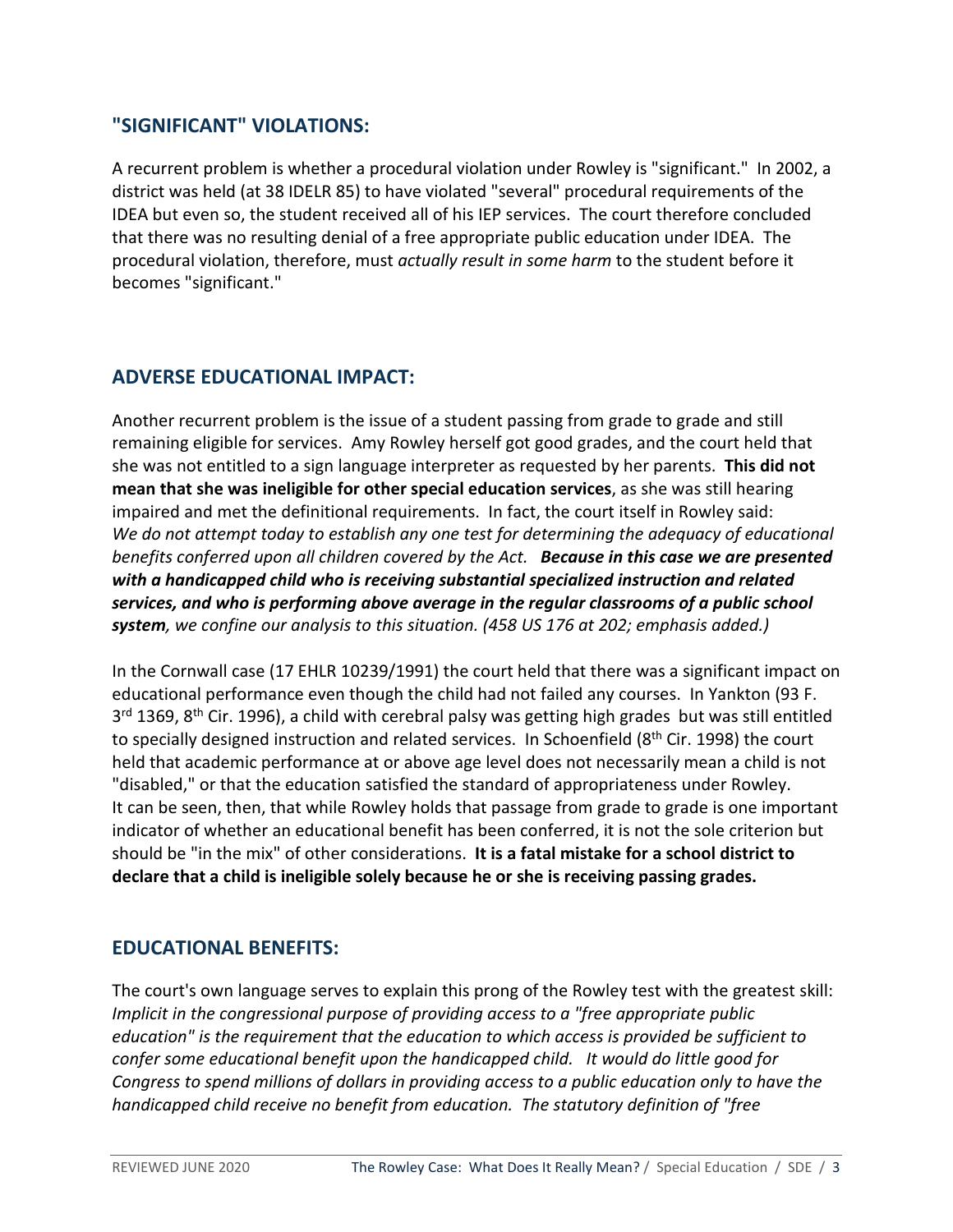*appropriate public education," in addition to requiring the States to provide each child with "specially designed instruction," expressly requires the provision of "such…supportive services…as may be required to assist a handicapped child to benefit from special education." §1401(17). We therefore conclude that the "basic floor of opportunity" provided by the Act consists of access to specialized instruction and related services which are individually designed to provide educational benefit to the handicapped child. [FN23] (458 US 176 at 200, emphasis added).*

And this analysis is extended to the provision of a FAPE for eligible children:

*When the language of the Act and its legislative history are considered together, the requirements imposed by Congress become tolerably clear. Insofar as a State is required to provide a handicapped child with a "free appropriate public education," we hold that it satisfies this requirement by providing personalized instruction with sufficient support services to permit the child to benefit educationally from that instruction. Such instruction and services must be provided at public expense, must meet the State's educational standards, must approximate the grade levels used in the State's regular education, and must comport with the child's IEP. In addition, the IEP, and therefore the personalized instruction, should be formulated in accordance with the requirements of the Act and, if the child is being educated in the regular classrooms of the public education system, should be reasonably calculated to enable the child to achieve passing marks and advance from grade to grade. [FN26] (458 US 176 at 202, emphasis added.)*

The question of how to deal with students who are not capable of obtaining passing grades under any circumstances is not clearly answered by the Supreme Court in Rowley. However, the footnotes make reference to the required full continuum of alternative settings, and the need for some students to be placed in settings other than the mainstream. It is clear, especially in light of decisional case law subsequent to Rowley, that when a child is placed in a more restrictive setting, the decision must be driven by the unique need of the student and not by administrative convenience or other factors (see, e.g., Beth B. v. Mark VanClay and School District #65 (Federal Appellate Case Decided March 5, 2002) [2002 WL 341017, 36 IDELR 121  $(7<sup>th</sup> Cir.).$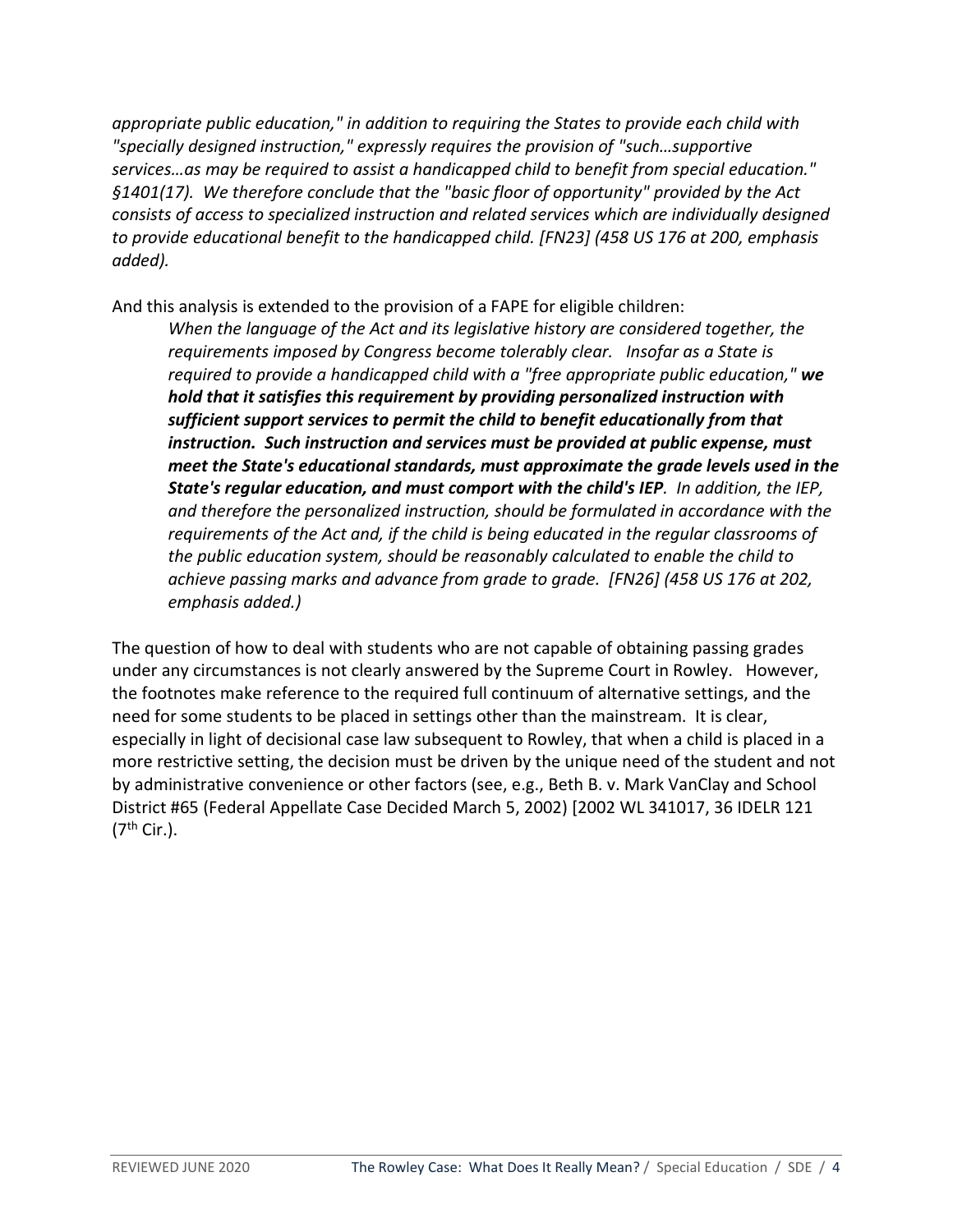## **SELECTED CASE FOOTNOTES (EMPHASIS IS ADDED)**

| <b>Case Footnote</b>                                                       | <b>Details</b>                                                                                                                                                                                                                                                                                                                                                                                                                                                                                                                                                                                                                                                                                                                                                                                             |
|----------------------------------------------------------------------------|------------------------------------------------------------------------------------------------------------------------------------------------------------------------------------------------------------------------------------------------------------------------------------------------------------------------------------------------------------------------------------------------------------------------------------------------------------------------------------------------------------------------------------------------------------------------------------------------------------------------------------------------------------------------------------------------------------------------------------------------------------------------------------------------------------|
| (73 L.Ed.2d 710)                                                           | 25. We do not hold today that every<br>handicapped child who is advancing from grade<br>to grade in a regular public school system is<br>automatically receiving a "free appropriate public<br>education." In this case, however, we find Amy's<br>academic progress, when considered with the<br>special services and professional consideration<br>accorded by the Furnace Woods School<br>administrators, to be dispositive.                                                                                                                                                                                                                                                                                                                                                                            |
| But see footnote 23!<br>(73 L.Ed.2d 712)                                   | 28. When the handicapped child is being<br>educated in the regular classrooms of a public<br>school system, the achievement of passing marks<br>and advancement from grade to grade will be one<br>important factor in determining educational<br>benefit. See Part III, supra.                                                                                                                                                                                                                                                                                                                                                                                                                                                                                                                            |
| This note is from the<br>Dissent: Justices White, Brennan,<br>and Marshall | 1. The Court's opinion relies heavily on the<br>statement, which occurs throughout the legislative<br>history, that, at the time of enactment, one million<br>of the roughly eight million handicapped children<br>in the United States were excluded entirely from<br>the public school system and more than half were<br>receiving an inappropriate education. See, e.g.,<br>ante, at 189, 195, 196-197, 73 L Ed 2d, at 701, 705,<br>706. But this statement was often likened to<br>statements urging equal educational<br>opportunity. See, e.g., 121 Cong Rec 19502 (1975)<br>(remarks of Sen. Cranston); id., at 23702 (remarks<br>of Rep. Brademas). That is, Congress wanted not<br>only to bring handicapped children into the<br>schoolhouse, but also to benefit them once they<br>had entered. |
| (Footnote 23)<br>THIS NOTE devotes substantial                             | "With proper education services, many would be<br>able to become productive citizens, contributing                                                                                                                                                                                                                                                                                                                                                                                                                                                                                                                                                                                                                                                                                                         |
| space and time to the concept of                                           | to society instead of being forced to remain                                                                                                                                                                                                                                                                                                                                                                                                                                                                                                                                                                                                                                                                                                                                                               |
| self-sufficiency and this should be                                        | burdens. Others, through such services, would                                                                                                                                                                                                                                                                                                                                                                                                                                                                                                                                                                                                                                                                                                                                                              |
| pointed out to any hearing officer,                                        | increase their independence, thus reducing their                                                                                                                                                                                                                                                                                                                                                                                                                                                                                                                                                                                                                                                                                                                                                           |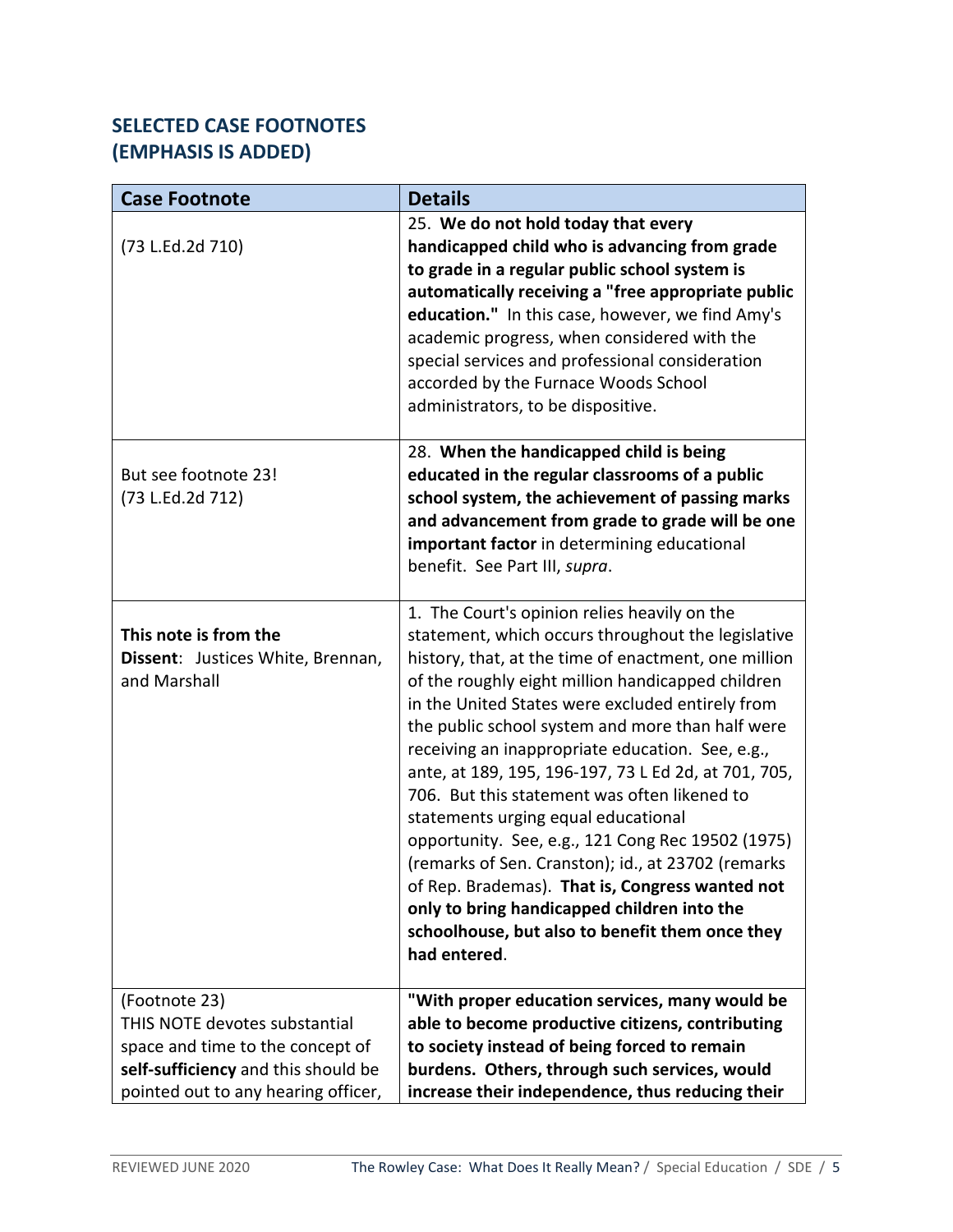| <b>Case Footnote</b>                 | <b>Details</b>                                                                                    |
|--------------------------------------|---------------------------------------------------------------------------------------------------|
| administrator, or attorney who       | dependence on society." S. Rep, at 9. See also HR                                                 |
| insists that the opinion stands for  | Rep, at 11. Similarly, one of the principal Senate                                                |
| the rigid proposition that "any"     | sponsors of the Act stated that "providing                                                        |
| satisfactory grade record will       | appropriate educational services now means that                                                   |
| do. Moreover, the presence of        | many of these individuals will be able to become a                                                |
| 'relaxed' grading standards (i.e.,   | contributing part of our society, and they will not                                               |
| giving passing grades just for       | have to depend on subsistence payments from                                                       |
| trying) does not assist the pupil in | public funds." 121 Cong Rec 19492 (1975)                                                          |
| the permanent and long-range         | (remarks of Sen. Williams). See also id., at 25541                                                |
| development of self-sufficiency      | (remarks of Rep. Harkin); id., at 37024-37025                                                     |
| skills.                              | (remarks of Rep. Brademas); id., at 37027 (remarks                                                |
|                                      | of Rep. Gude); id., at 37410 (remarks of Sen.                                                     |
|                                      | Randolph); id., at 37416 (remarks of Sen.                                                         |
|                                      | Williams).                                                                                        |
|                                      | The desire to provide handicapped children with                                                   |
|                                      | an attainable degree of personal independence                                                     |
|                                      | obviously anticipated that state educational                                                      |
|                                      | programs would confer educational benefits upon                                                   |
|                                      | such children. But at the same time, the goal of                                                  |
|                                      | achieving some degrees of self-sufficiency in most                                                |
|                                      | cases is a good deal more modest than the                                                         |
|                                      | potential maximizing goal adopted by the lower                                                    |
|                                      | courts.                                                                                           |
|                                      | Despite its frequent mention, we cannot conclude,                                                 |
|                                      | as did the dissent in the Court of Appeals that self-                                             |
|                                      | sufficiency was itself the substantive standard,                                                  |
|                                      | which Congress imposed upon the States. Because                                                   |
|                                      | many mildly handicapped children will achieve                                                     |
|                                      | self-sufficiency without state assistance while                                                   |
|                                      | personal independence for severely handicapped                                                    |
|                                      | may be an unreachable goal, "self-sufficiency" as a                                               |
|                                      | substantive standard is at once an inadequate                                                     |
|                                      | protection and an overly demanding                                                                |
|                                      | requirement. We thus view these references in<br>the legislative history as evidence of Congress' |
|                                      | intention that the services provided handicapped                                                  |
|                                      | children be educationally beneficial, whatever the                                                |
|                                      | nature or severity of their handicap.                                                             |
|                                      |                                                                                                   |
| (Footnote 21)                        | The use of "appropriate" in the language of the                                                   |
| The second recognition herein that   | Act, although by no means definitive, suggests that                                               |
| some "mainstream" settings, while    | Congress used the word as much to describe the                                                    |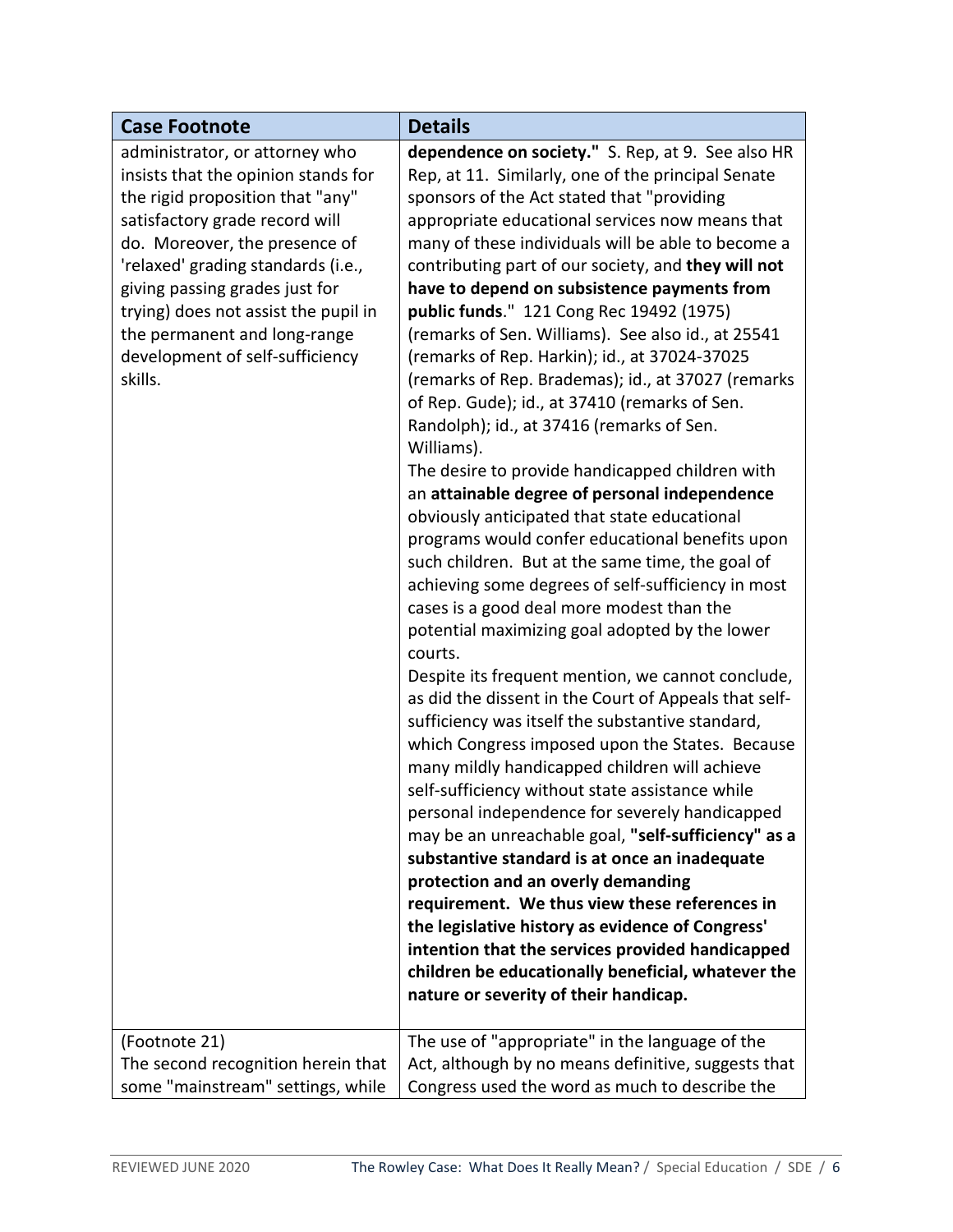| <b>Case Footnote</b>                                                                                                                                                                                                                                                                                                                                               | <b>Details</b>                                                                                                                                                                                                                                                                                                                                                                                                                                                                                                                                                                                                                                                                                                                                                                                                                                                                                                                                         |
|--------------------------------------------------------------------------------------------------------------------------------------------------------------------------------------------------------------------------------------------------------------------------------------------------------------------------------------------------------------------|--------------------------------------------------------------------------------------------------------------------------------------------------------------------------------------------------------------------------------------------------------------------------------------------------------------------------------------------------------------------------------------------------------------------------------------------------------------------------------------------------------------------------------------------------------------------------------------------------------------------------------------------------------------------------------------------------------------------------------------------------------------------------------------------------------------------------------------------------------------------------------------------------------------------------------------------------------|
| less restrictive, are simply not<br>appropriate for the education of<br>some handicapped children. Again<br>in opposition to reflexive LRE and<br>"full inclusion" arguments used by<br>management attorneys.                                                                                                                                                      | settings in which handicapped children should be<br>educated as to prescribe the substantive content<br>or supportive services of their education. For<br>example,<br>§ 1412(5) requires that handicapped children be<br>educated in classrooms with non-handicapped<br>children "to the maximum extent<br>appropriate." Similarly,<br>§ 1401(19) provides that, "whenever<br>appropriate," handicapped children should attend<br>and participate in the meeting at which their IEP is<br>drafted. In addition, the definition of "free<br>appropriate public education" itself states that<br>instruction given handicapped children should be<br>at an "appropriate preschool, elementary, or<br>secondary school" level. § 1401(18)(C). The Act's<br>use of the word "appropriate" thus seems to<br>reflect Congress' recognition that some settings<br>simply are not suitable environments for the<br>participation of some handicapped children. |
| 73 L.Ed.2d 708 - from the body of<br>the opinion:<br>This Note is one of the most<br>significant parts of the opinion, as<br>it explains what the Court IS and IS<br>NOT deciding. While "self-<br>sufficiency" is not the exclusive<br>factor, it is an important factor in<br>determining if an educational<br>benefit has been "conferred."<br>(73 L.Ed.2d 709) | We therefore conclude that the "basic floor of<br>opportunity" provided by the Act consists of<br>access to specialized instruction and related<br>services which are individually designed to<br>provide educational benefit to the handicapped<br>child. $^{23}$<br>23. This view is supported by the congressional<br>intention, frequently expressed in the legislative<br>history that handicapped children be enabled to<br>achieve a reasonable degree of self-<br>sufficiency. After referring to statistics showing<br>that many handicapped children were excluded<br>from public education, the Senate Report states:<br>"The long range implications of these statistics are<br>that public agencies and taxpayers will spend<br>billions of dollars over the lifetimes of these<br>individuals to maintain such persons as dependents<br>and in a minimally acceptable lifestyle."                                                        |
| The language of "educational<br>benefit." The root of this language                                                                                                                                                                                                                                                                                                | 15. The only substantive standard, which can be<br>implied from these cases, comports with the                                                                                                                                                                                                                                                                                                                                                                                                                                                                                                                                                                                                                                                                                                                                                                                                                                                         |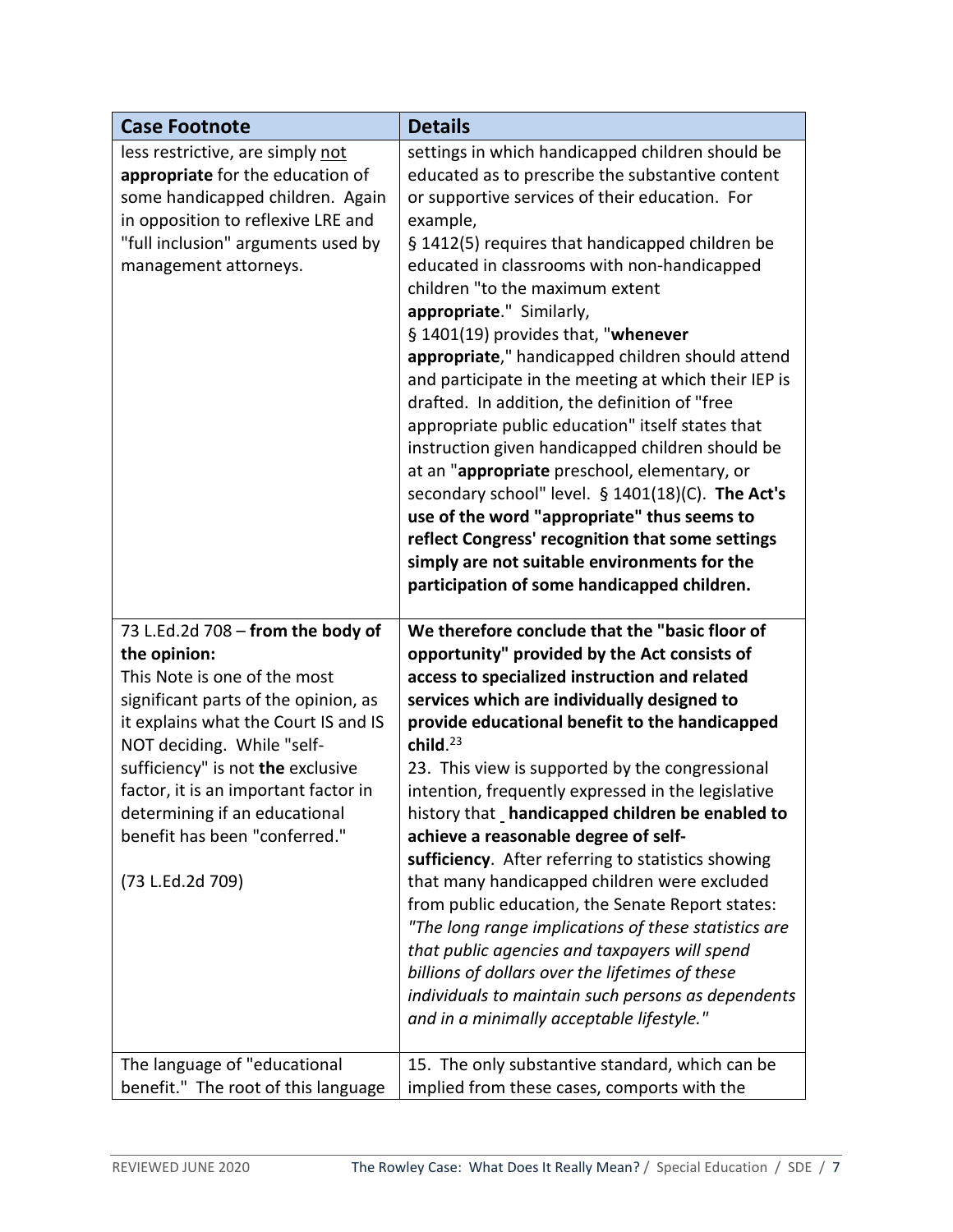| <b>Case Footnote</b>                                                                                                                                                                                                                                                                                                                                                                                                                                                         | <b>Details</b>                                                                                                                                                                                                                                                                                                                                                                                                                                                                                                                                                                                                                                                                                                                                                                                                                                                                                                                                                                                                                                                                                                                                      |
|------------------------------------------------------------------------------------------------------------------------------------------------------------------------------------------------------------------------------------------------------------------------------------------------------------------------------------------------------------------------------------------------------------------------------------------------------------------------------|-----------------------------------------------------------------------------------------------------------------------------------------------------------------------------------------------------------------------------------------------------------------------------------------------------------------------------------------------------------------------------------------------------------------------------------------------------------------------------------------------------------------------------------------------------------------------------------------------------------------------------------------------------------------------------------------------------------------------------------------------------------------------------------------------------------------------------------------------------------------------------------------------------------------------------------------------------------------------------------------------------------------------------------------------------------------------------------------------------------------------------------------------------|
| is not just that the child must<br>receive "any" benefit: the benefit<br>must be "received" within the<br>context of the child's unique needs,<br>not the needs of the agency. The<br>origin of the language is explained<br>in this note $-$ as a way of providing<br>handicapped children with an<br>inviolable access to educational<br>services, which provision this court,<br>reads very strictly (see Honig v.<br>Doe, 484 U.S. 305, 308 (1988)).<br>(73 L.Ed.2d 704) | standard implicit in the Act. PARC states that each<br>child must receive "access to a free public program<br>of education and training appropriate to his<br>learning capabilities," 334 F. Supp, at 1258<br>(emphasis added), and that further state action is<br>required when it appears that "the needs of the<br>mentally retarded child are not being adequately<br>served," id., at 1266 (emphasis added). Mills also<br>speaks in terms of "adequate" educational<br>services, 348 F Supp, at 878, and sets a realistic<br>standard of providing some educational services<br>to each child when every need cannot be met.<br>The inadequacies of the District of Columbia Public<br>School System whether occasioned by insufficient<br>funding or administrative inefficiency, certainly<br>cannot be permitted to bear more heavily on the<br>'exceptional' or handicapped child than on the<br>normal child." Id., at 876.                                                                                                                                                                                                             |
| While the EHA does not mandate<br>'maximization' of benefits under<br>this decision, note that settled<br>decisional case law provides that<br>states which choose to grant<br>greater rights than the Federal<br>mandate requires must do so<br>$uniformly$ – and the state standard<br>will in such cases prevail.<br>(73 L.Ed.2d 706)                                                                                                                                     | 21. In seeking to read more into the Act than its<br>language or legislative history will permit, the<br>United States focuses upon the word<br>"appropriate," arguing that "the statutory<br>definitions do not adequately explain what [it<br>means]." Brief for United States as Amicus Curiae<br>13. Whatever Congress meant by an<br>"appropriate" education, it is clear that it did not<br>mean a potential maximizing education.<br>The term as used in reference to educating the<br>handicapped appears to have originated in the<br><b>PARC</b> decision, where the District Court required<br>that handicapped children be provided with<br>"education and training appropriate to [their]<br>learning capabilities." 334 F Supp, at 1258. The<br>word appears again in the Mills decision, the<br>District Court at one point referring to the need for<br>"an appropriate education program," 348 F Supp,<br>at 879, and at another point speaking of a "suitable<br>publicly supported education," id., at 878. Both<br>cases also refer to the need for an "adequate"<br>education. See 334 F Supp, at 1266; 348 F Supp, at<br>878. |